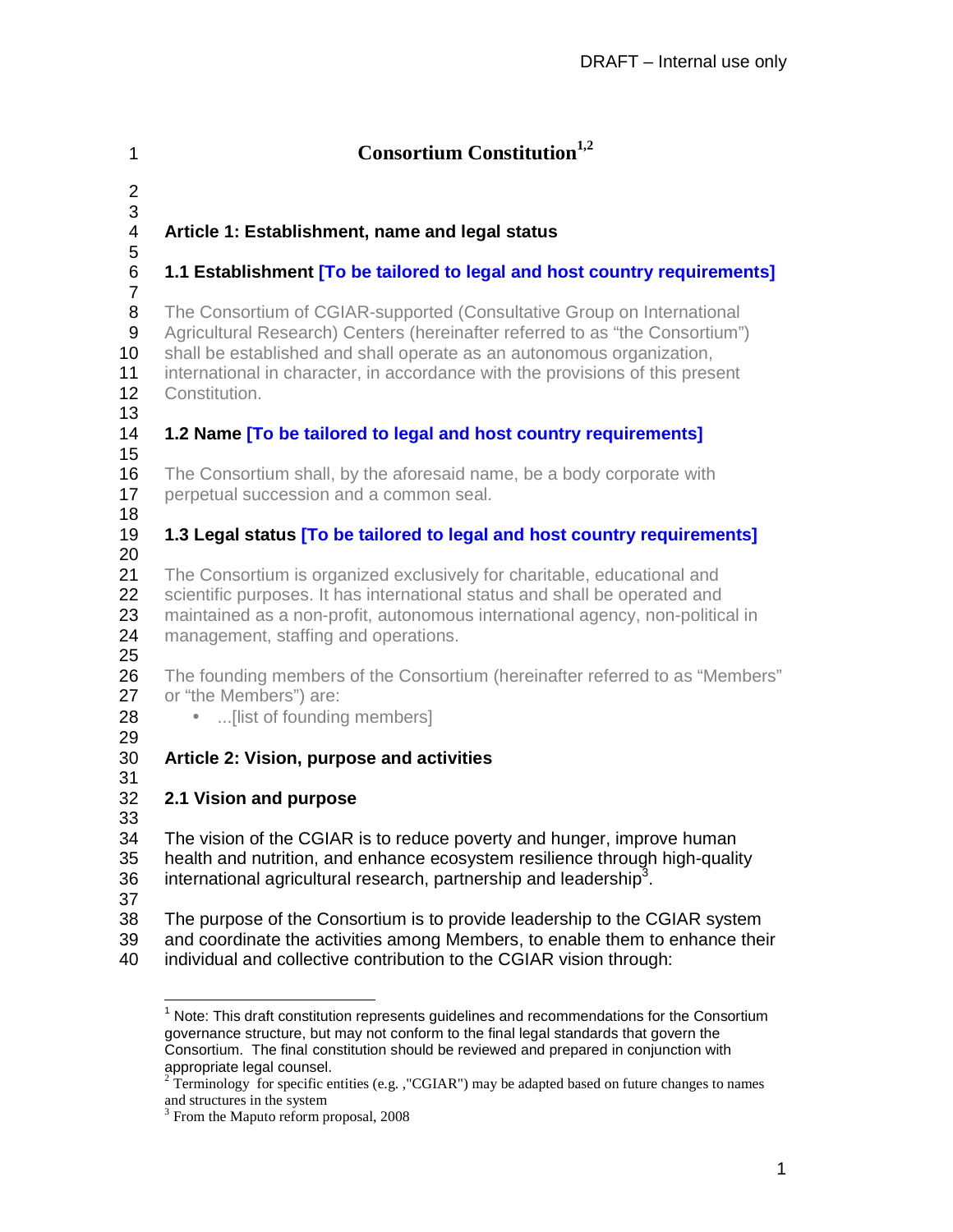41 • Fostering a more conducive international policy environment for 42 agricultural research for development and increasing CGIAR relevance 43 and effectiveness within the international development institutional 44 architecture 45 • Enhancing Member research impact through strategic and programmatic 46 convergence, concerted action and fostering innovation 47 • Significantly expanding the financial resources available to the Members 48 to conduct their work 49 • Improving the cost-efficiency of each Member and of the CGIAR system 50 as a whole through the provision of advice, world class shared services 51 and other means 52 • Identifying and promoting to the Members opportunities to achieve gains 53 in relevance, efficiency and effectiveness 54 55 **2.2 Activities**  56 57 In order to accomplish its purposes, the Consortium shall engage in the 58 following types of activities: 59 • Developing and refining, together with the Members and with the input of 60 a broad range of Partners, a unified strategy to execute to meet the 61 vision and purpose set forth in article 2.1, and a Strategic Results 62 **Framework**<sup>4</sup> to translate the strategy into measurable impact targets 63 • Engaging and managing relations with Donors and the CGIAR Fund 64 (hereinafter "the Fund"), in order to: 65 o Gain their input in the ongoing development and refinement of the 66 strategy and Strategic Results Framework as described above 67 o Gain approval and funding of Consortium efforts 68 o Consolidate reporting of system wide and programmatic progress 69 and operations 70 o Otherwise further the Consortium purposes 71 • Approving and managing performance of the portfolio of Mega 72 Programs<sup>5</sup>, integrated research activities to meet development impact 73 needs as defined in the strategy and Strategic Results Framework. 74 Mega Programs shall be led by Members; the Consortium's performance 75 management role shall address development impact as well as financial 76 and operational performance **17** • Reviewing regularly the efficiency and optimal organizational structure<br>78 **homomory among the Members and any organizational redesign opportunities, and** among the Members and any organizational redesign opportunities, and 79 making recommendations aimed at significantly improving efficiency and 80 effectiveness 81 • Developing, managing and operating shared services and functions to 82 support Members and increase operational efficiency 83

#### 84 **Article 3: Consortium Office, shared services units, offices [to be refined**  85 **and detailed in Phase II]**

 $\overline{a}$ 

<sup>&</sup>lt;sup>4</sup> Here and elsewhere in this document, "Strategic Results Framework" should be interpreted to include any such framework with similar purposes

<sup>&</sup>lt;sup>5</sup> Here and elsewhere in this document, "Mega Programs" should be interpreted to include any such programmatic efforts with similar purposes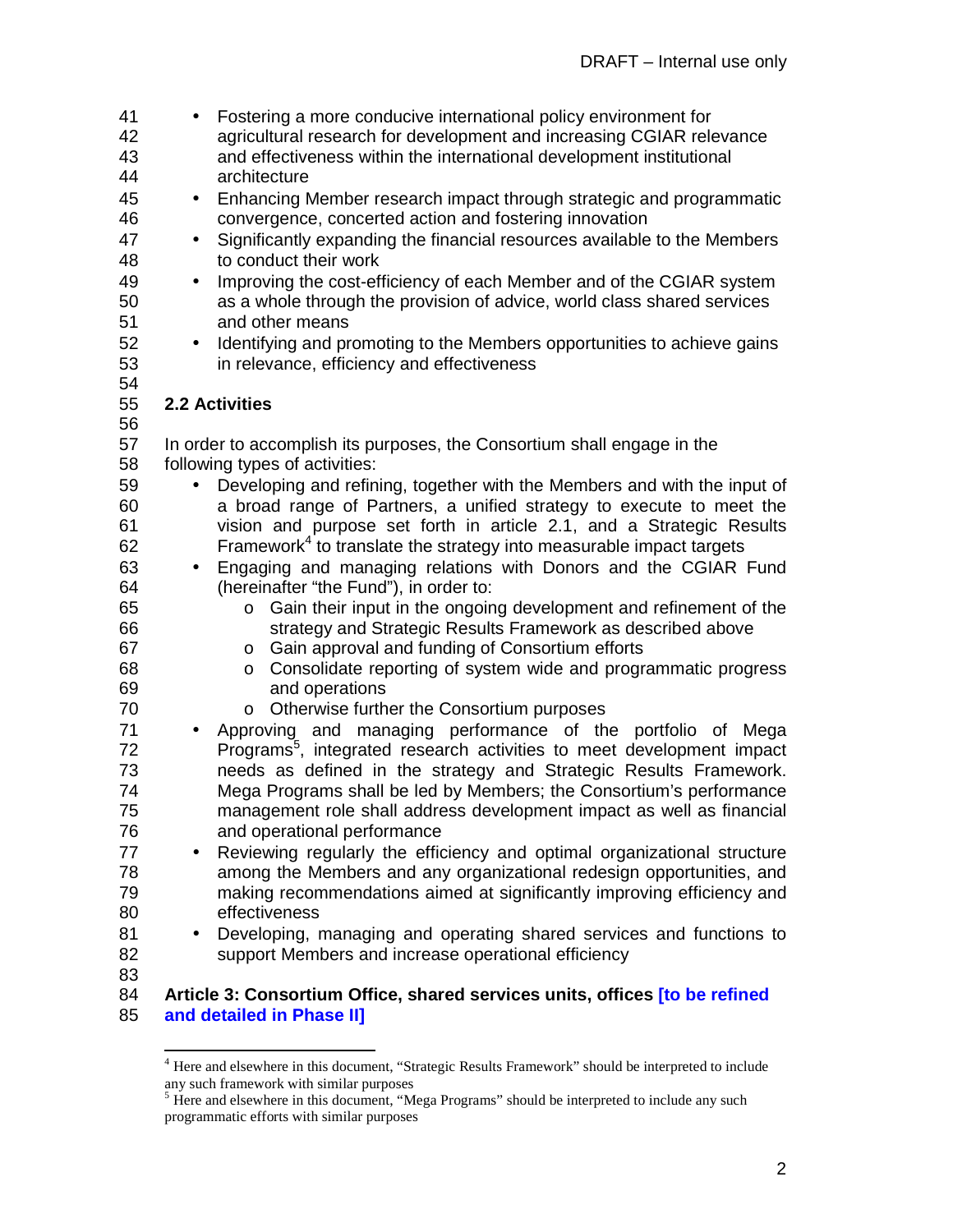| 86         |                                                                                                                                                         |
|------------|---------------------------------------------------------------------------------------------------------------------------------------------------------|
| 87         | • The principal location of the Consortium Office shall be at , , or at                                                                                 |
| 88         | such other place in  as may be mutually agreed upon by the                                                                                              |
| 89         | Government of  and the Consortium                                                                                                                       |
| 90         | Nothing in the preceding provisions of this Article shall preclude co-<br>$\bullet$                                                                     |
| 91         | operation and collaboration in a less formal manner between the                                                                                         |
| 92         | Consortium and other countries or organizations                                                                                                         |
| 93         |                                                                                                                                                         |
| 94         | Article 4: Financial means [To be tailored to legal and host country                                                                                    |
| 95         | requirements]                                                                                                                                           |
| 96         |                                                                                                                                                         |
| 97         | It is envisioned that the Consortium shall seek funding by donations,                                                                                   |
| 98         | contributions and commitments from the Fund. It may accept other funds from                                                                             |
| 99         | third parties as the Consortium Board determines are consistent with the                                                                                |
| 100        | purpose of the Consortium, as defined in Article 2.1.                                                                                                   |
| 101        |                                                                                                                                                         |
| 102        | <b>Article 5: Structure and governance</b>                                                                                                              |
| 103        |                                                                                                                                                         |
| 104        | The bodies of the Consortium are:                                                                                                                       |
| 105        | The Consortium Board (the "Board") including its Officers (Chair, Vice-                                                                                 |
| 106        | chair)                                                                                                                                                  |
| 107        | • The Board Committees                                                                                                                                  |
| 108        | • The Members' Group                                                                                                                                    |
| 109        | • The Consortium CEO and Consortium Office                                                                                                              |
| 110        | The Members, locus of research expertise and management<br>$\bullet$                                                                                    |
| 111        |                                                                                                                                                         |
| 112        | Additionally, bodies with which the Consortium will work in close coordination                                                                          |
| 113        | include:                                                                                                                                                |
| 114        | The Fund, major financial contributor to the Consortium<br>$\bullet$                                                                                    |
| 115        | Partners, parties outside of the system with which the Consortium and its<br>$\bullet$                                                                  |
| 116        | Members can cooperate to further the Consortium purpose, as defined in                                                                                  |
| 117        | Article 2.1                                                                                                                                             |
| 118        |                                                                                                                                                         |
| 119        | <b>Article 6: Board</b>                                                                                                                                 |
| 120        |                                                                                                                                                         |
| 121        | <b>6.1 Objectives</b>                                                                                                                                   |
| 122        |                                                                                                                                                         |
| 123        | The Consortium Board will have ultimate authority over the actions of the                                                                               |
| 124        | Consortium, which follow from the roles and responsibilities as defined in Article                                                                      |
| 125        | 6.4. It shall provide leadership and strategic direction in areas of common                                                                             |
| 126<br>127 | interest among the Members, as defined in this document. The Board will<br>review and approve the Consortium strategy, Strategic Results Framework, and |
| 128        | Mega Programs, and will, supported by the Consortium Office, manage                                                                                     |
| 129        | performance as agreed in performance contracts.                                                                                                         |
| 130        |                                                                                                                                                         |
| 131        | 6.2 Membership and eligibility                                                                                                                          |
| 132        |                                                                                                                                                         |
|            |                                                                                                                                                         |

- 133 **6.2.1 Nominations of Board members:**
- 134 Initial Board members will be selected by the Search and Selection Committee
- 135 following a process approved by the existing Alliance of CGIAR-supported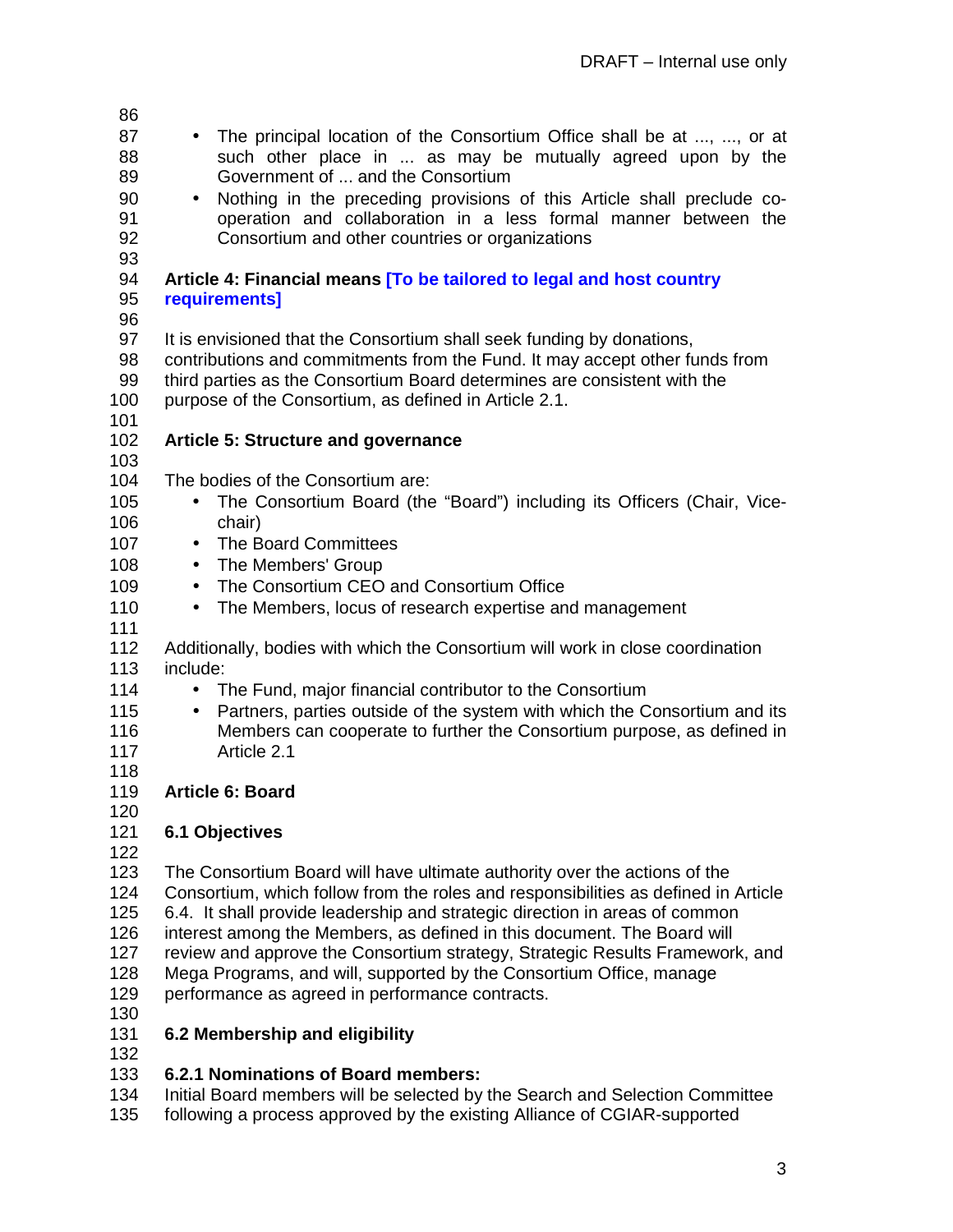136 Centers. Subsequent Board members will be selected via a nomination

- 137 process described herein:
- 138 If a Board seat is known to be coming open with any timing other than 139 the expiration of a normal term, the Chair shall give notice of the vacancy 140 to the Nominations Committee
- 141 Once a Board vacancy is posted, the Nominations Committee shall seek 142 nominations from Board members, Members, Partners, and the 143 Fund/donors in an open and transparent process.
- 144 Advised by the Nominations Committee, the Board shall propose 145 nominee(s) (one per unfilled position) to the Members' Group
- 
- 146 Each Member shall have one vote for or against each nominee; 147 nominees are elected by a 3/4 super-majority of the Member in favor
- 148 If a nominee fails to gain the required number of votes in favor, the 149 Nominations Committee must propose a new nominee for that vacancy
- 150 If 3 subsequent nominees for a given vacancy each fail to gain the 151 required number of votes in favor, any following nominees are elected by 152 a simple majority of the Members voting in favor, following the process 153 as above. Nominees who were rejected by 3/4 super-majority vote may 154 be, at the discretion of the Consortium Board, proposed again for the 155 simple majority vote
- 156

157 Initial Board members will serve two or three-year terms to ensure a staggered 158 transition, with a maximum of six years of consecutive service. Subsequent 159 Board members will serve three-year terms, with a maximum of six years of

- 160 consecutive service.
- 161

## 162 **6.2.2 Composition**

- 163 The Consortium Board composition will be competency-based, ensuring a
- 164 balanced skill set and with regard to gender and diversity. It will consist of 10 165 independent members and 2 observers:
- 166 9 voting members selected on individual merit and not to represent 167 certain bodies or organizations:
- 168 o Membership should reflect policy, science/research and 169 financial/managerial backgrounds
- 170 **b o No voting members may concurrently be an officer, trustee or an** 171 employee of a CGIAR-supported Center, office, or program
- 172 **b No** voting members may concurrently be an officer, trustee or an 173 employee of any organ of the Fund
- 174 **b** At least 4 voting members at any given time must not have been 175 affiliated with the CGIAR in the 3 years prior to joining the 176 Consortium Board
- 177 1 voting ex officio member: the Consortium CEO
- 178 2 non-voting observers: one representative of Member leadership, as 179 appointed by the Members' Group, and one representative of the Fund, 180 as appointed by the Fund Council
- 181

## 182 **6.2.3 Officers (Chair, Vice-Chair)**

183 In the inaugural Board, the Chair and Vice-chair shall be selected by the Search

- 184 and Selection Committee following a process as approved by the existing
- 185 Alliance of CGIAR-supported Centers. Subsequent Chairs and Vice-chairs will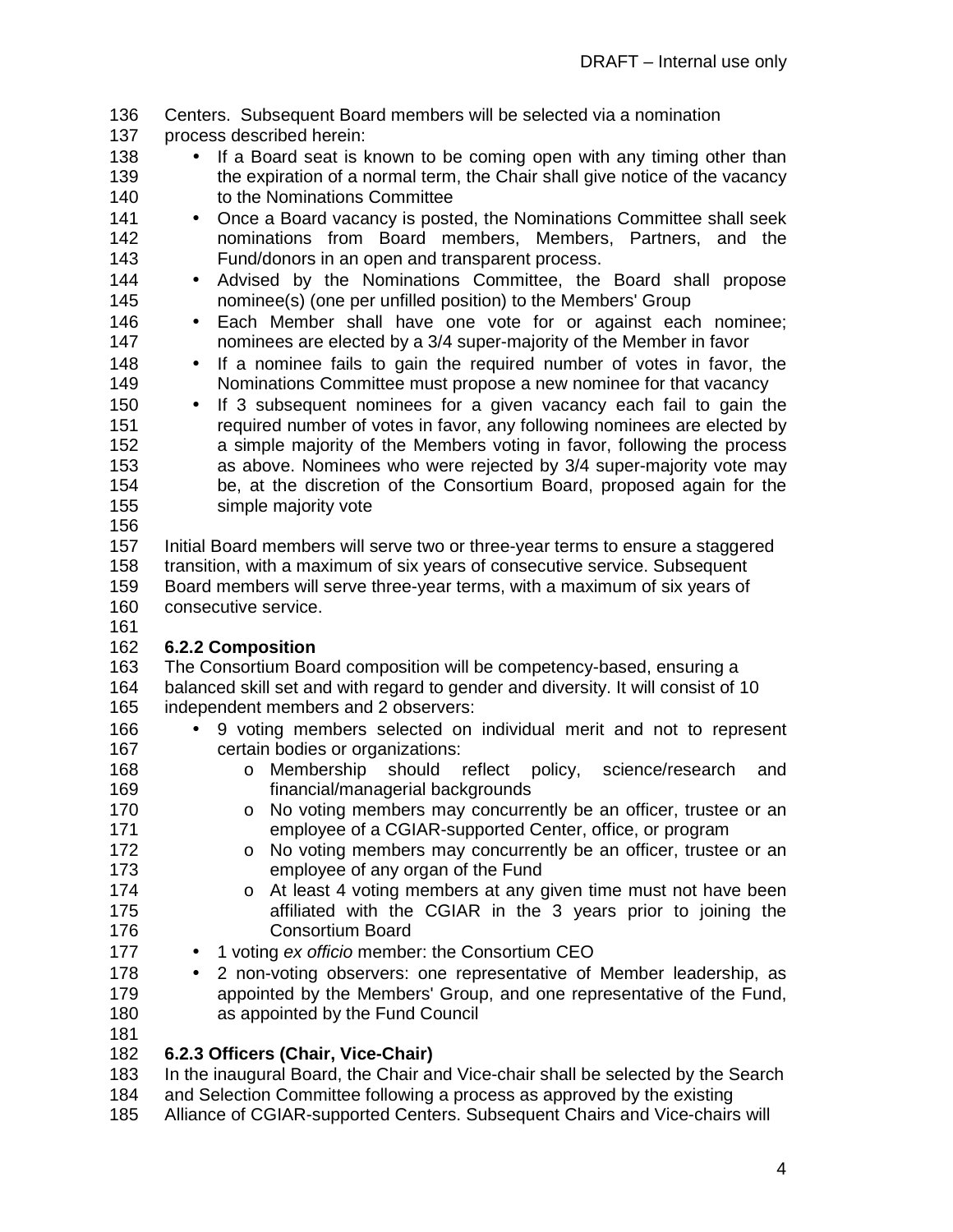- 186 be selected by the Board, by a simple majority vote among the Board's
- 187 members.
- 188
- 189 The primary role of the Chair is to further the vision and purpose of the
- 190 Consortium in close collaboration with the Board and the CEO.
- 191
- 192 The Chair shall determine, in consultation with the Consortium CEO, the
- 193 agenda for each Board meeting, and preside over each meeting. The Vice-
- 194 Chair shall perform these duties in the event that the Chair is absent.
- 195
- 196 The terms of the Chair and Vice-Chair will begin at the meeting in which they
- 197 are elected. The term will last for a minimum of a two-year period, unless
- 198 decided otherwise by the Board for exceptional reasons.
- 199

## 200 **6.2.4 Secretary**

201 The Secretary of the Board shall be designated by the Chair.

202

203 **6.2.5 Voting** 

- 204 Board decisions will be made by consensus to the maximum extent possible.
- 205 As a last resort, where a clear decision is required and consensus is not
- 206 achievable, the voting members on the Board shall each have one vote. In
- 207 case of a tie, the Chair shall cast the deciding vote. Vote by proxy via another
- 208 Board member is possible, if communicated to the Chair prior to the meeting/
- 209 teleconference. Decisions will be made by simple majority vote unless

210 otherwise specified and provided a quorum is present.

211

# 212 **6.2.6 Secret ballot**

213 The Chair will propose to conduct an open ballot by default. The Board may 214 decide to conduct a secret ballot without restriction.

215

# 216 **6.3 Meeting frequency and interaction**

217

# 218 **6.3.1 Frequency**

219 The Board shall meet and interact as deemed necessary to function effectively. 220 At a minimum, there should be two in-person Board meetings per year. It is<br>221 anticipated that, next to the aforementioned in-person meetings, there will be anticipated that, next to the aforementioned in-person meetings, there will be at 222 least bi-monthly additional conference calls and regular email updates as 223 requested by the Chair. Board members are expected to adequately prepare for 224 all Board and relevant Committee meetings; a significant time commitment is 225 expected. Beyond the commitment of Board members, the Chair will be

- 226 expected to devote as much additional time as is necessary to ensure the
- 227 effective functioning of the Board.
- 228
- 229 A meeting of the Board will be convened by written notification from the Chair,
- 230 or by the Consortium CEO at the direction of the Chair.
- 231

# 232 **6.3.2 Special meetings**

- 233 Special meetings may be called by request of the Chair, 3/4 of the Board
- 234 members or 3/4 of the Members.
- 235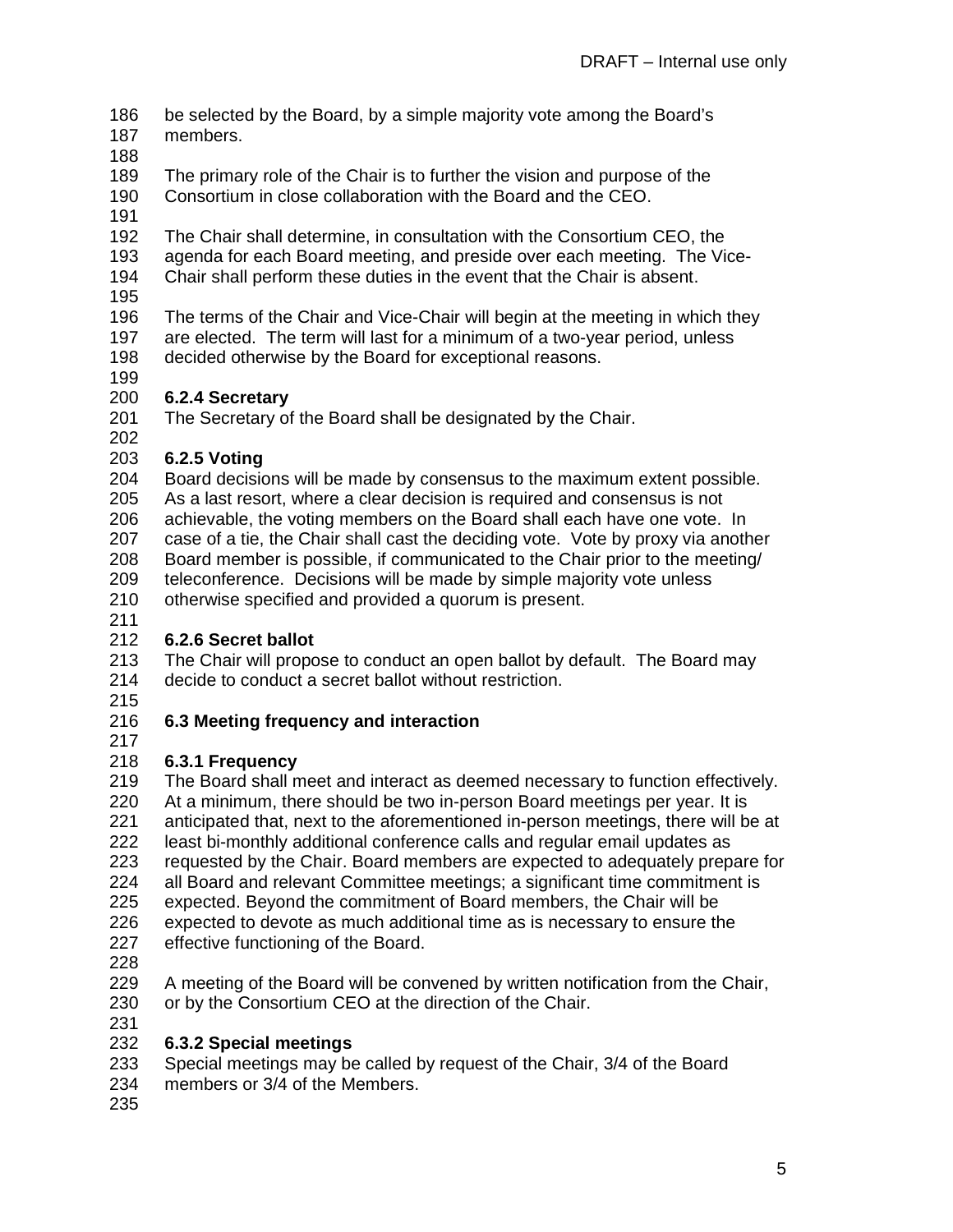### 236 **6.3.3 Participation**

237 Board members shall make every reasonable effort to participate in all

238 meetings. Members may not appoint an alternate to serve in their stead. In the

239 event a Board member does not attend more than two consecutive meetings,

240 the membership of such a Board member may be reassessed by the Chair.

241

## 242 **6.3.4 Quorum**

243 A Board meeting shall not be held unless over one half of all voting members 244 are present. This rule applies to teleconferences as well as regular meetings of 245 the Board.

246

### 247 **6.3.5 Notice and communications**

248 The Consortium Office, in collaboration with the Chair, shall prepare the 249 agendas and materials for Board meetings. The agenda and materials shall be 250 circulated to Board members at least two weeks prior to each regular meeting 251 and one week prior to any special meetings. All advice and recommendations of 252 the Board will be recorded in minutes of the Board meetings, which shall be 253 copied to all members of the Board, to be approved and retained in the 254 permanent records of the Consortium Office. Minutes of each meeting will be 255 communicated to all members of the Members' Group and the Fund Council 256 and made available to the general public within 10 business days of each 257 meeting. The Consortium Office shall support the Board by providing the 258 required documents and by coordinating communications as required. 259 Communication with Board members and the Consortium Office may be

260 conducted by mail, fax, e-mail, or other appropriate means.

261

263

## 262 **6.4 Roles and responsibilities**

264 Concerning strategy development and funds allocation the Board will:

- 265 Review and endorse the CGIAR strategy, Strategic Results Framework 266 and portfolio of Mega Programs
- 267 Develop a framework for funding, in cooperation with the Fund, to 268 structure funding flows to address programmatic and structural financing 269 needs
- 270 Develop proposals to funders regarding allocation of funds across Mega 271 Programs, on the basis of proposals submitted by the Mega Program 272 participants
- 273 Review and approve fund allocation within Mega Programs, on the basis 274 of a proposals submitted by the Mega Program participants
- 275 Decide on allocation of funding across Members and programs, in any 276 case where funds are given to the Consortium for allocation
- 277 Review the performance and efficiency of Members
- 278 Review current and potential organizational structures and advise and 279 assist Members on appropriate actions
- 
- 280 Concerning Mega Programs the Board will:
- 282 Appoint lead Members as delegated managers of Mega Programs, 283 taking into account proposals by participating parties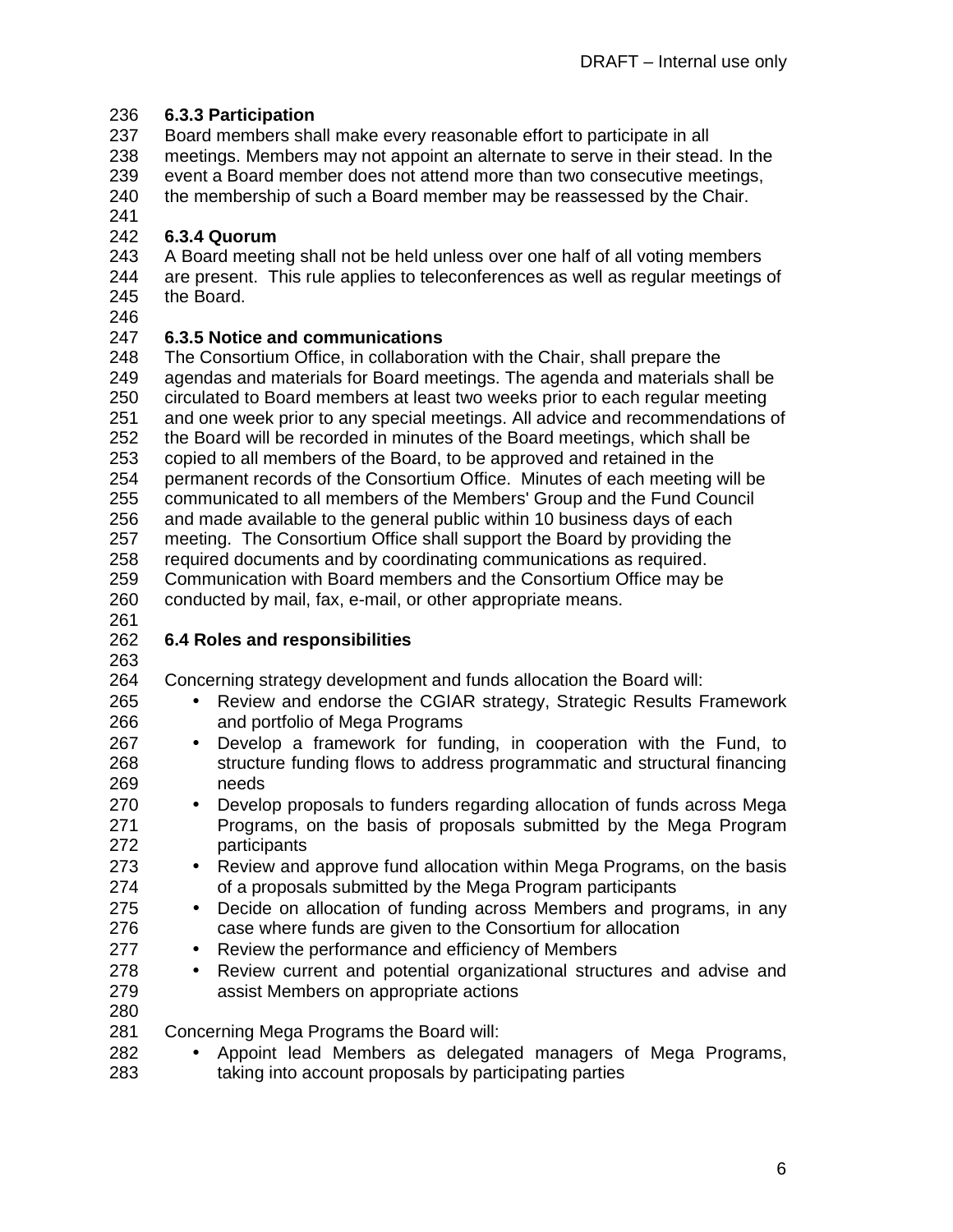284 • Review and endorse Mega Program proposals including budget, project 285 structure, performance measures, progress-tracking and reporting 286 process 287 • Enter into performance contracts with all Members involved in execution 288 of the Mega Programs 289 • Monitor Mega Program performance and decide on (dis)continuance 290 accordingly 291 292 In addition, the Board will oversee the Consortium CEO and Office, and in so 293 doing, will: 294 • Select, hire, conduct performance reviews, and determine the continued 295 employment or removal of the Consortium CEO 296 • Review, endorse plans for, and, together with the CEO, oversee shared 297 services and strategic and policy functions [to be detailed in Phase 2] 298 • Advise Members on policies and best practices in areas of common 299 interest, including governance, risk management and supporting 300 functions 301 • Support the Consortium CEO and Consortium Office in advocacy, public<br>302 Felations. and communications efforts relations, and communications efforts 303 304 Finally, in its governance role, the Board will: 305 • Review and approve such additional governance and organization 306 policies as are needed to operate and further the purposes of the 307 Consortium 308 • Initiate external reviews of the Consortium functioning and performance 309 periodically 310 • Propose amendments to this Constitution to the Members' Group 311 312 Board members will have fiduciary responsibility for the Consortium's 313 performance on Mega Programs and for the operations of the Consortium 314 Office and shared services. 315 316 Although the Board is ultimately responsible for all roles and responsibilities 317 stated above, it may delegate tasks to the Consortium CEO and Office as it 318 sees appropriate. 319 320 **6.5 Deliverables**  321 322 Board deliverables will include: 323 • Final approval of Consortium objectives, strategy, Strategic Results<br>324 Frameworks Mega Programs and fund allocation within Mega Programs 324 Frameworks, Mega Programs and fund allocation within Mega Programs 325 • Final approval of shared services and strategic and policy functions [to 326 be detailed in Phase 2] 327 • Analysis of Member consolidation and other organizational redesign opportunities 329 • Annual report on (financial) performance, in a form as chosen by the 330 Board. The annual report will be distributed to the Members, Fund and 331 Partners and shall be made available to the general public

332 • External evaluations commissioned as necessary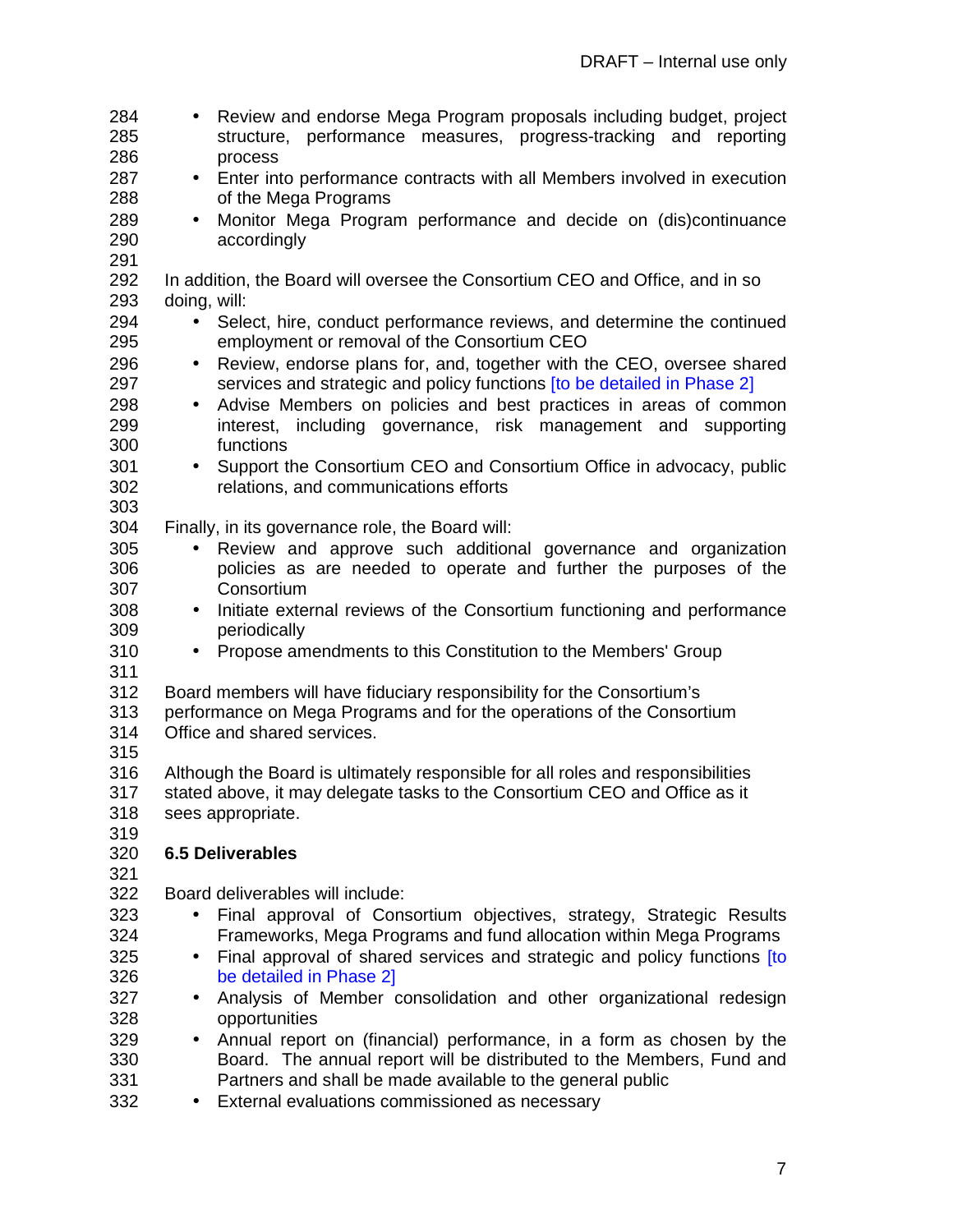- 333 Meeting minutes, which shall be made available to all involved parties, 334 including the Members and the Fund Council, and the general public 335 within 10 business days of each meeting
- 336
- 337 **6.6 Compensation**

338 339 Board members shall receive reimbursement of expenses incurred in the 340 performance of their duties. They may also receive compensation for their 341 services as proposed by the Consortium Board and approved by the Members' 342 Group.

343

# 344 **6.7 Resignation and removal policies**

345

346 Any Board member may resign at any time by delivering written notice to the 347 Chair, or by giving oral notice at any meeting of the Board. Any such 348 resignation shall take effect at the time specified therein, or if the time if not 349 specified, upon delivery receipt by the Chair or CEO.

350

351 Attendance at annual meetings is mandatory (without a compelling reason to be 352 absent)**.** If a Board member has two consecutive absences from meetings, the 353 Chair will discuss with that member the viability of his or her continued

354 involvement on the Board.

355

356 Board members may be removed from their post for gross negligence of duties, fraud, 357 or criminal activity. A unanimous vote of the other Board members or a 3/4 super-358 majority vote of the Members' Group is provision for removal.

#### 359 360 **Article 7: Committees**

361

362 The Board shall establish a Nominations and an Audit Committee and may 363 establish as well such other Committees, working groups, advisory panels and 364 other similar groups it deems necessary to advise and carry out the business of 365 the Board efficiently and effectively. These bodies may be composed of Board 366 members and/or non-Board members. Committees will be established with 367 defined terms of reference and deliverables. Committees will operate under this 368 Constitution and any specific committee rules and regulations as may be 369 adopted and amended by the Board.

370

371 The Chair shall recommend a qualified candidate to chair a Committee, taking 372 into account the purpose and mandate of the Committee, and present the

- 373 candidate to the Board for approval.
- 374

# 375 **8 Members' Group**

- 376
- 377 The Members' Group shall be convened by the Members. Its roles and
- 378 responsibilities shall include:
- 379 Being consulted by and providing advice and feedback to the 380 Consortium Board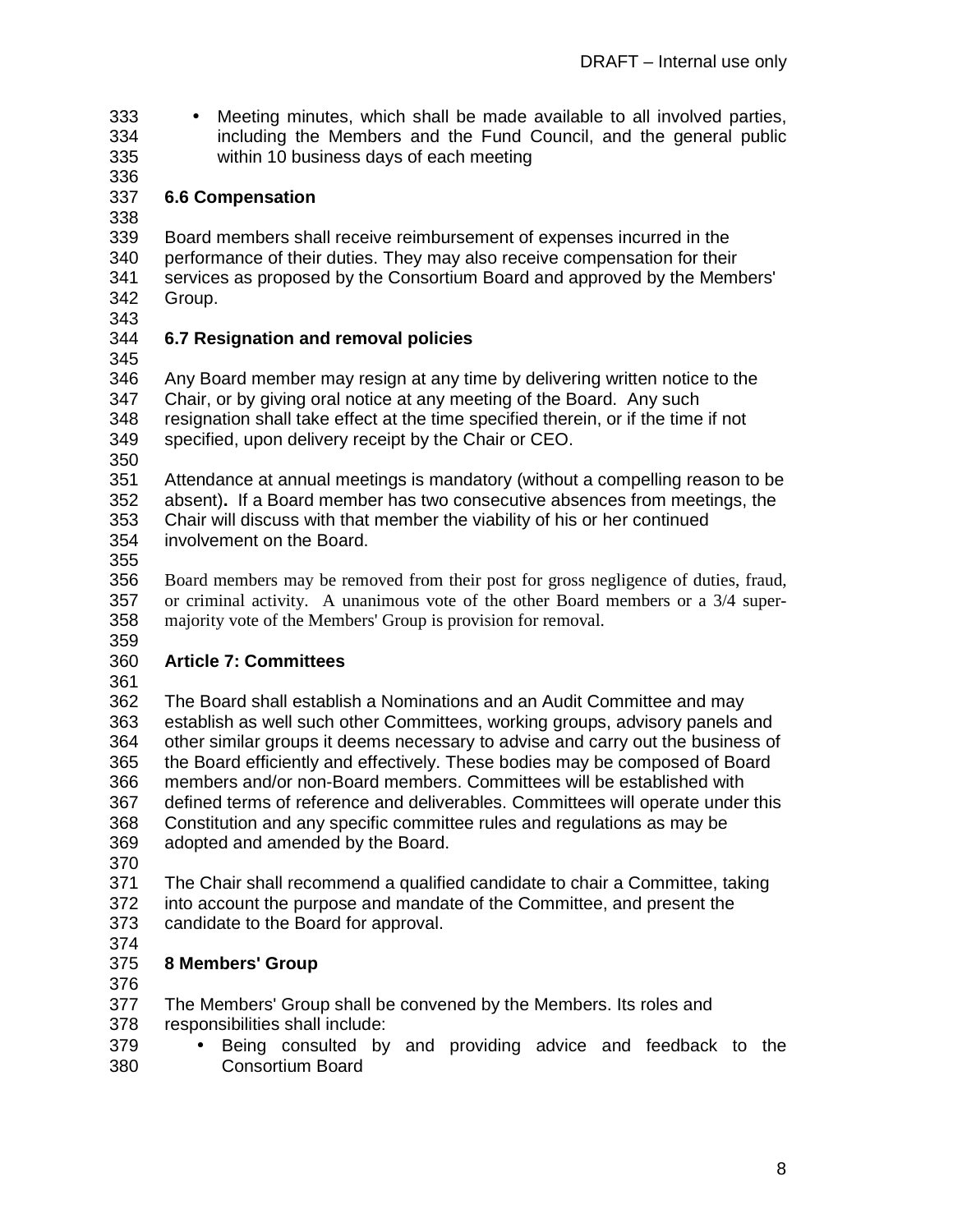| 381<br>382 | Approving Consortium Board members, as nominated by the Board<br>Nomination Committee, by a 3/4 super-majority vote (or if 3 subsequent                   |
|------------|-----------------------------------------------------------------------------------------------------------------------------------------------------------|
| 383        | nominees are rejected, a simple majority vote)                                                                                                            |
| 384        | Electing from the Members' Group a non-voting observer to the<br>$\bullet$                                                                                |
| 385        | <b>Consortium Board</b>                                                                                                                                   |
| 386        | Convening special Board meetings with a 3/4 super-majority vote<br>$\bullet$                                                                              |
| 387        | Casting a "no confidence in the Consortium Board vote" by a 3/4 super-<br>$\bullet$                                                                       |
| 388        | majority to publicly express severe disagreement with Consortium Board                                                                                    |
| 389        | performance, decisions and/or behavior                                                                                                                    |
| 390        | In exceptional cases, removing Consortium Board members with a 3/4<br>$\bullet$                                                                           |
| 391        | super-majority vote                                                                                                                                       |
| 392        | Approving amendments to the Consortium constitution, as proposed by<br>$\bullet$                                                                          |
| 393        | the Consortium Board, by a 3/4 super-majority vote                                                                                                        |
| 394        | Admitting and removing Members by a 3/4 super-majority vote<br>$\bullet$                                                                                  |
| 395        | Approving Consortium continuity per the sunset clause, as defined in<br>$\bullet$                                                                         |
| 396        | Article 15.3                                                                                                                                              |
|            |                                                                                                                                                           |
| 397        |                                                                                                                                                           |
| 398        | Each Member shall be represented in the Members' Group by its Board Chair<br>and Director General. Each Member will have a single vote. A Chair and Vice- |
| 399        |                                                                                                                                                           |
| 400        | Chair of the Members' Group will be selected by the Members, by a simple                                                                                  |
| 401        | majority vote, to facilitate discussions and lead meetings.                                                                                               |
| 402        |                                                                                                                                                           |
| 403        | The Members' Group will meet at least annually, either in-person or by                                                                                    |
| 404        | telephone or video conference. A meeting will be convened by written                                                                                      |
| 405        | notification from the Members' Group's Chair, the Consortium Board Chair, or                                                                              |
| 406        | the Consortium CEO, or by a 3/4 majority of Members.                                                                                                      |
| 407<br>408 | The Consortium Office will provide support services to allow the Members'                                                                                 |
| 409        | Group to execute its roles and responsibilities effectively.                                                                                              |
| 410        |                                                                                                                                                           |
| 411        | Article 9: Consortium Chief Executive Officer (CEO) and Consortium                                                                                        |
| 412        | <b>Office</b>                                                                                                                                             |
| 413        |                                                                                                                                                           |
| 414        | 9.1 Consortium Chief Executive Officer (CEO)                                                                                                              |
| 415        |                                                                                                                                                           |
| 416        | The Chief Executive Officer of the Consortium shall be selected by the Board.                                                                             |
| 417        | The CEO will be both a public face of the Consortium and the leader of the                                                                                |
| 418        |                                                                                                                                                           |
|            | Consortium Office organization, which will be recruited and appointed by the                                                                              |
| 419        | CEO. The performance of the CEO shall be reviewed by the Board annually.                                                                                  |
| 420<br>421 |                                                                                                                                                           |
|            | The roles and responsibilities of the CEO include:                                                                                                        |
| 422        | Supporting and advising the Consortium Board and liaising regularly with                                                                                  |
| 423        | its Chair and members to ensure alignment                                                                                                                 |
| 424        | Coordinating implementation of the Consortium strategy<br>$\bullet$                                                                                       |
| 425        | Overseeing day-to-day business of the Consortium, including fund<br>$\bullet$                                                                             |
| 426        | allocation, Mega Program execution and performance                                                                                                        |
| 427        | Conducting advocacy, public relations, and communications efforts,<br>$\bullet$                                                                           |
| 428        | including representing the CGIAR at major international fora and other                                                                                    |
| 429        | relevant meetings, in collaboration with the Board Chair                                                                                                  |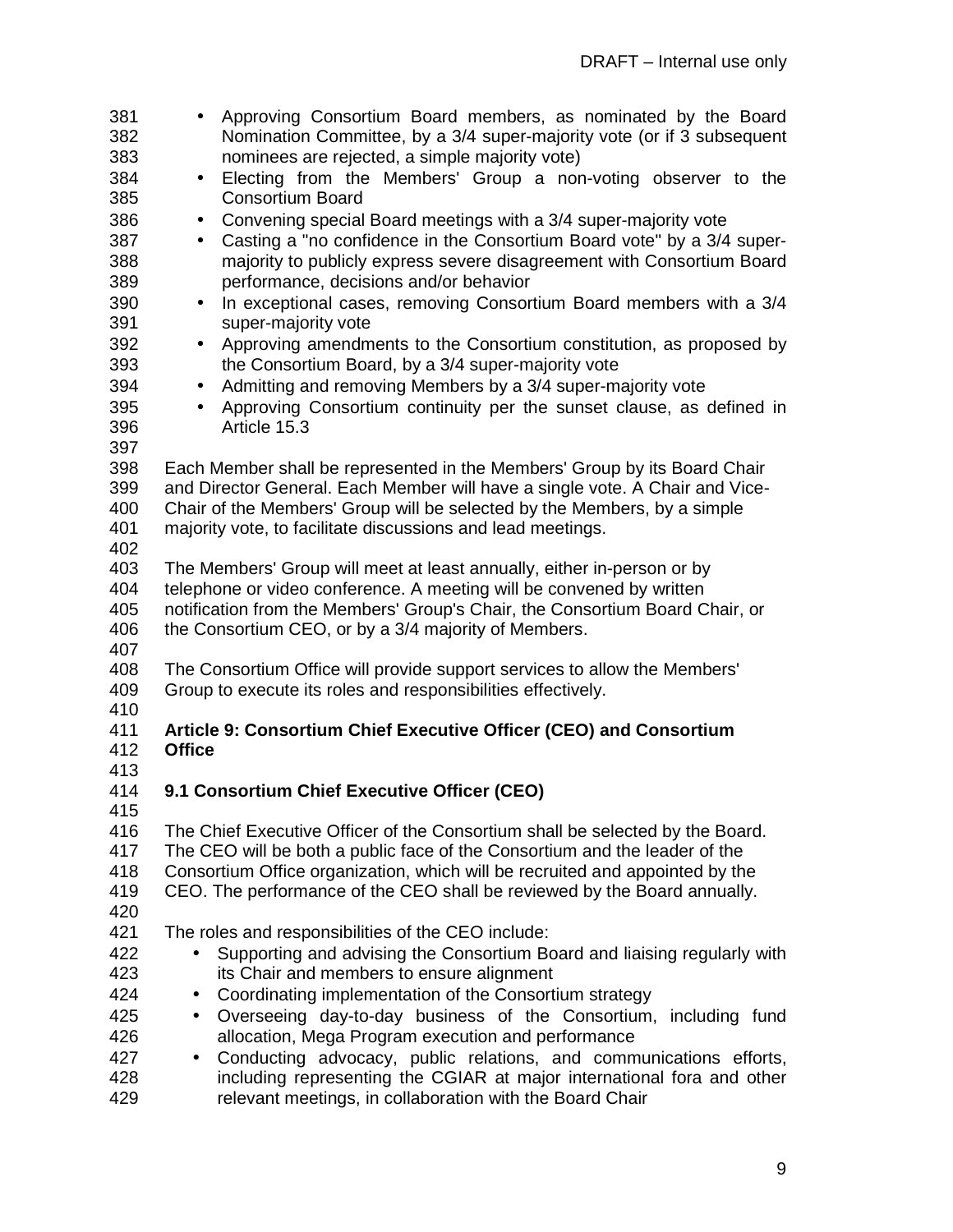- 430 Supporting the Members' Group to enable it to execute its roles and 431 responsibilities effectively
- 432 Such other activities as the CEO may find necessary to further the 433 Consortium's purposes
- 434

435 The Board may authorize the CEO to appoint one or more deputies to perform 436 the functions and duties of the CEO in his or her absence. 437

## 438 **9.2 Consortium Office**

439

440 The Consortium Office shall consist of a professional staff responsible for 441 carrying out the day-to-day operations of the Consortium. The powers, duties 442 and processes for the Office shall be defined in directions as shall be provided 443 by the Board and CEO.

444

445 The CEO shall manage the Consortium Office and shall report on its activities to 446 the Board as and when required by the Board, but at a minimum twice per year, 447 as determined in directions as shall be provided by the Board.

- 448
- 449 The Consortium Office shall not directly conduct agricultural research.
- 450

### 451 **Article 10: Consortium Members**

452

453 The Consortium Members are the locus of research expertise and research 454 management within the CGIAR system. Within the framework of this 455 Constitution, the Consortium should aim to support the Members' autonomy and 456 flexibility in fulfilling these roles. Correspondingly, the Members empower the 457 Consortium Board and CEO to execute their roles and responsibilities, as 458 defined in Articles 6.4 and 9.1 of this Constitution, and consequently shall 459 accept the authority of the Consortium Board and CEO in decisions regarding 460 these roles and responsibilities. Additionally, Members are advised to take 461 action upon the advice of the Consortium Board on areas of common interest, 462 including organizational structures. 463 464 The responsibilities of Members include:

- 465 Adherence to this Constitution
- 466 Execution of high-quality research in accordance with performance 467 contracts as may be entered into with the Consortium
- 468 Operating in alignment with the Consortium's overall strategy and 469 Strategic Results Framework
- 470 Operating efficiently
- 471 Reporting on research impact and efficiency to the Consortium, as 472 described in this document, any by-laws, or any performance contracts
- 473

474 The collective rights of Members are listed in Article 8 describing the Members'

- 475 Group. The rights of Members individually include:
- 476 Making funding proposals to the Consortium
- 477 Leading Mega Programs, if designated a lead Member by the 478 Consortium Board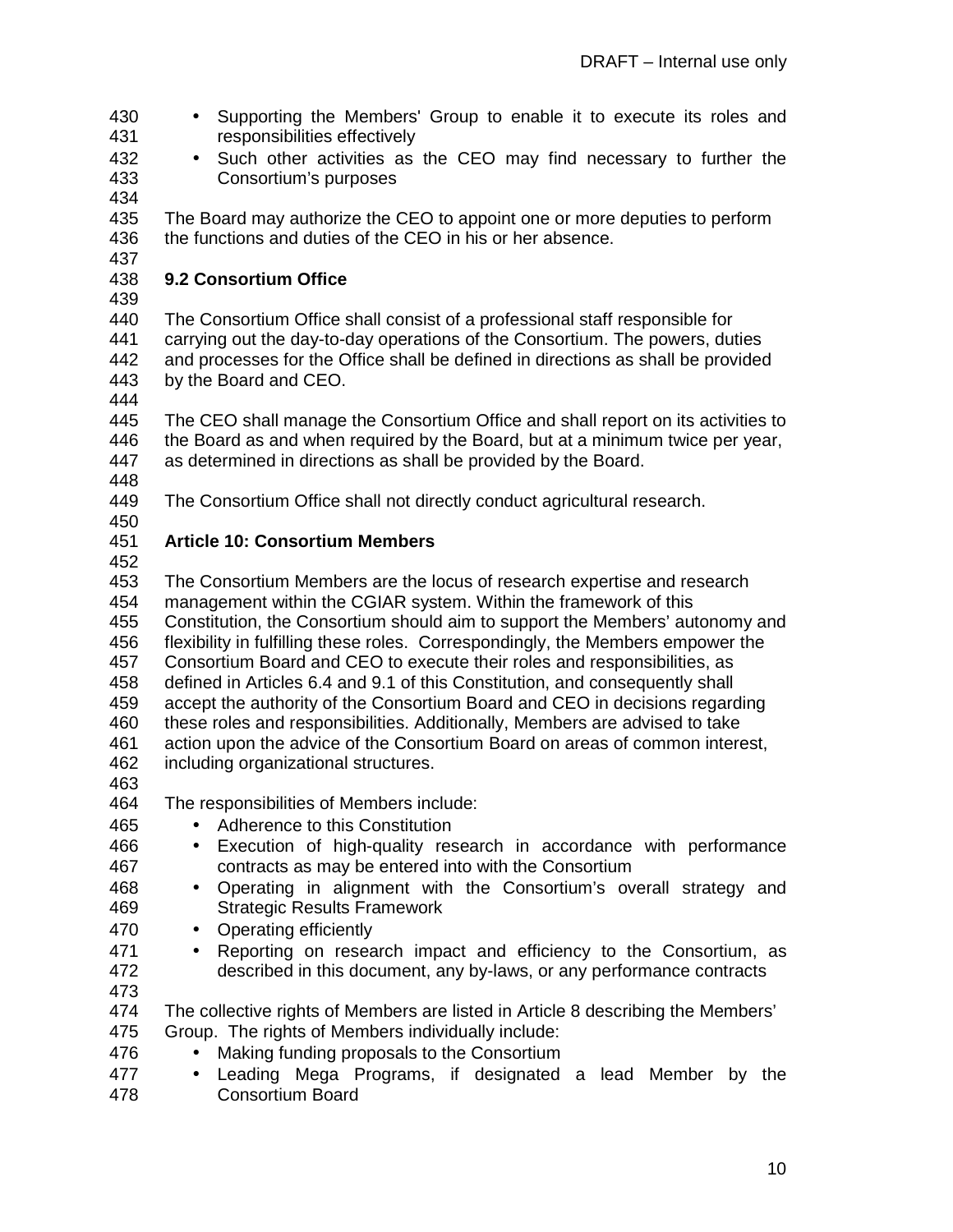- 479 Receiving a copy of all required reporting from the Consortium Board and 480 Office to the Fund
- 481 Securing bi-lateral funding
- 482 In extraordinary circumstances, leaving the Consortium
- 483 Other rights as included in individual performance contracts
- 484

485 Members may be added or removed by a 3/4 super-majority vote of the 486 Members' Group.

487

## 488 **Article 11: Other bodies**

489

490 **11.1 Fund**  491

492 It is anticipated that the Consortium will collaborate closely with the Fund and<br>493 the Fund Council as its governing body, as the Fund is envisioned to be the the Fund Council as its governing body, as the Fund is envisioned to be the 494 Consortium's major financial contributor. It is anticipated that funding transfers 495 from the Fund to the Consortium will be governed via performance contracts. In 496 addition, the Fund will be consulted on relevant issues, which may include the 497 Consortium strategy and Strategic Results Framework, the portfolio of Mega 498 Programs and Board member selection. In addition, the Fund will have a non-499 voting observer to the Board.

500

# 501 **11.2 Partners**

502

503 Partners are parties outside of the Consortium and the Fund, with which the 504 Consortium will cooperate to further its purposes, as defined in Article 2.1. Consortium will cooperate to further its purposes, as defined in Article 2.1.

505 These can include national agricultural research systems (NARS), regional fora, 506 advanced research institutions, private sector organizations, non-governmental 507 organizations, and donors.

508

### 509 **Article 12: Conflicts of interests [To be tailored to legal and host country**  510 **requirements]**

- 511
- 512 **12.1 Definitions**
- 513

514 A Conflict of Interest will be deemed to exist whenever a Board member, Officer 515 or Committee member (the "Conflicted Person") is in the position to approve or 516 influence Consortium policies or actions that involve a transaction to which the 517 Conflicted Person or a member of his or her immediate family is a party or that 518 could ultimately harm or benefit a Material Financial Interest of the following: ... 519 520 A Material Financial Interest means a financial interest in a transaction that 521 would reasonably be expected to impair the objectivity of the Conflicted Person **522** when participating in action regarding the transaction...

523

524 A Disqualified Board member means a Board member who, directly or through

525 an immediate family member, has a familial, financial, professional or

526 employment relationship with a Conflicted Person that would reasonably be

527 expected to impair the objectivity of the Board member's judgment when

**528** participating in the action to be taken...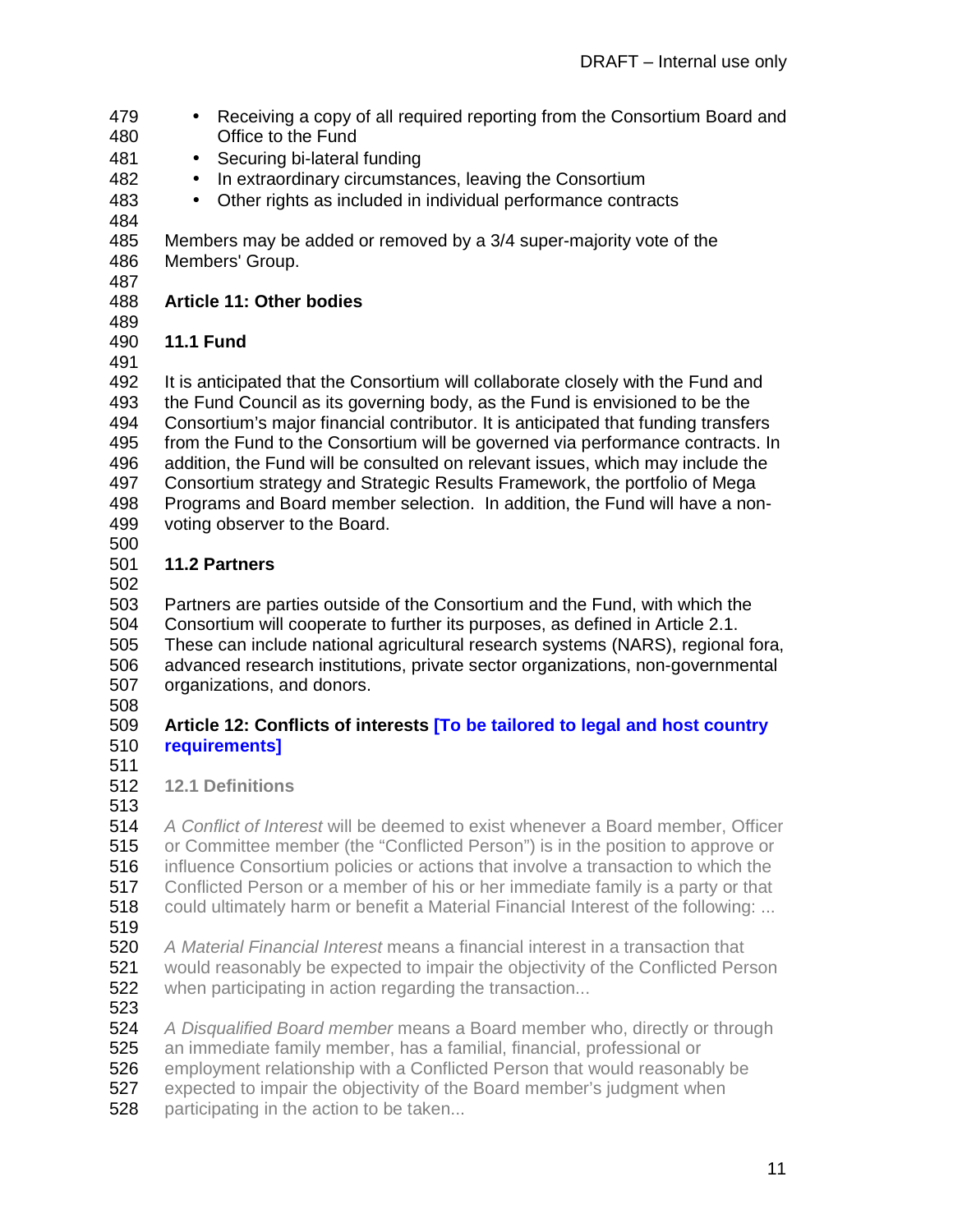529

#### 530 **12.2 Disclosure of Conflicts of Interest and Disqualifying Relationships**  531

532 A Conflicted Person who has or learns about a Conflict of Interest shall disclose 533 promptly the material facts surrounding the Conflict of Interest: ...

534

## 535 **12.3 Approval of Transactions Involving Conflicts of Interest**

536

537 Following receipt of information concerning a Conflict of Interest and any **538** disqualifying relationships...

539

### 540 **12.4 Validity of Transactions**

541

542 No transaction involving a Conflicted Person shall be either void or voidable for 543 this reason alone or by reason alone that the Conflicted Person...

544

# 545 **Article 13: Relationship with other organizations**

546

547 In order to achieve its objectives in the most efficient way, the Consortium may 548 enter into agreements for close cooperation with relevant national, regional or 549 international organizations, foundations and agencies. Members will retain 550 autonomy to engage in any agreements with third parties.

551

### 552 **Article 14: Rights, privileges and immunities [To be tailored to legal and**  553 **host country requirements]**

- 554
- **555** The Consortium shall make arrangements with its host country to ensure 556 that the Consortium, its staff members and official visitors shall enjoy in 557 the territory of the host country the same rights, privileges and 558 immunities as customarily accorded to other international organizations, 559 their officials, staff and official visitors. Such rights, privileges and 560 immunities shall be specifically defined in a Consortium office Agreement 561 with the host country
- 562 Similarly, the Consortium may enter into agreements with other countries 563 in which it works for the purpose of granting the Consortium, its officials 564 and staff such privileges and immunities as are required for such work
- 565 The privileges and immunities referred to in the preceding paragraphs 566 are to be provided solely to ensure in all circumstances the unimpeded 567 functioning of the Consortium, and the complete independence of the 568 persons to whom they are accorded.
- 569

### 570 **Article 15: Amendment, bylaws and dissolution [To be tailored to legal**  571 **and host country requirements]**

572 .

### 573 **15.1 Amendment**

574

575 [It is envisioned that any amendments to this Constitution must first be

- 576 approved by 3/4 of the members of the Consortium Board, and then by 3/4 of
- 577 the Members' Group. Specific language will be tailored to legal and host
- 578 country requirements.]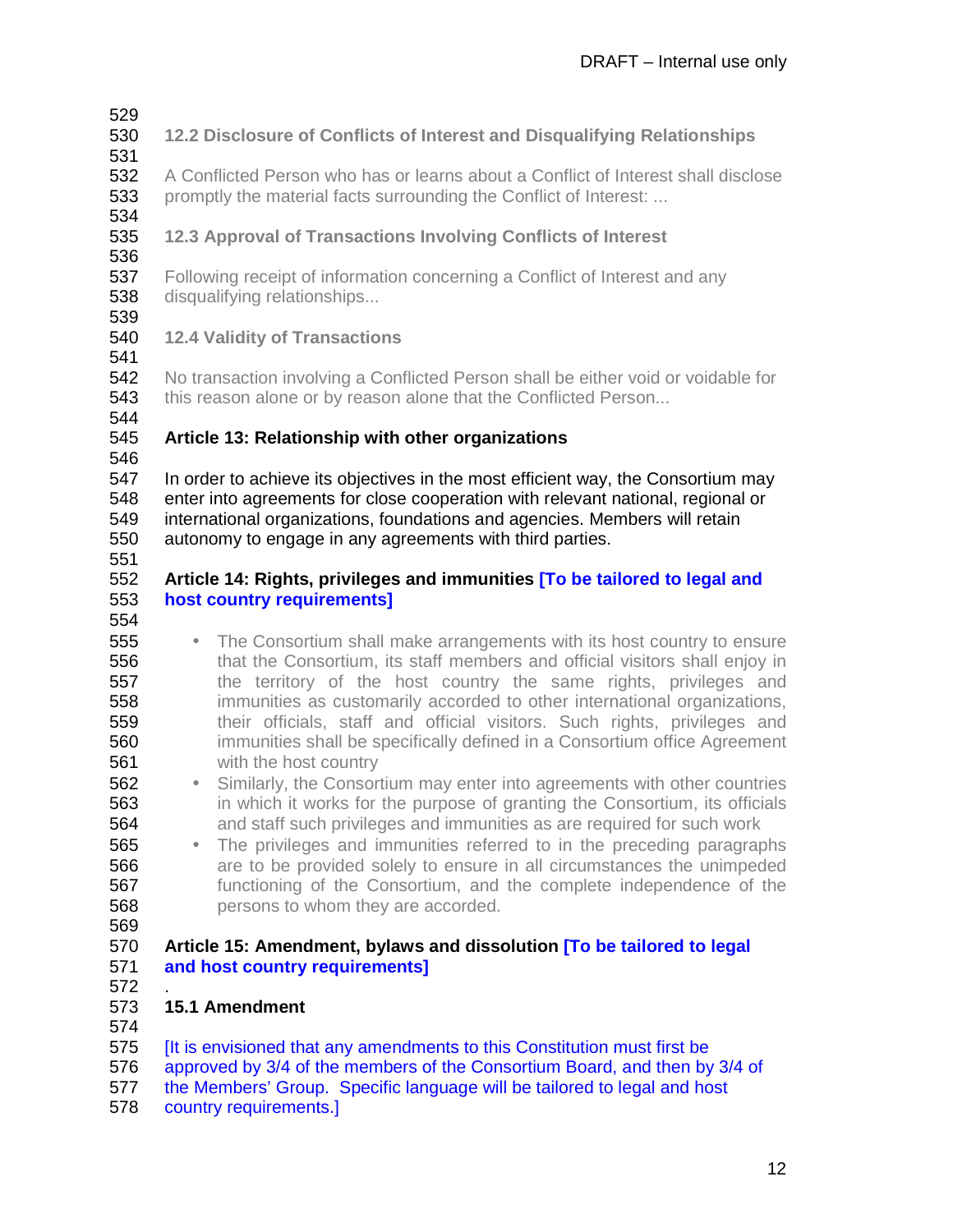579

## 580 **15.2 By-laws**

581

582 The Board may adopt By-laws and other internal guidelines which will include 583 financial and audit regulations and which shall be subject to …

584

### 585 **15.3 Sunset clause**

586

587 Ten years after the formal establishment of the Consortium, the Board is 588 obligated to commission a review of the value and sustainability of the 589 Consortium. The Members, Fund, and Partners should be consulted as part of 590 this review. The Board shall present the review findings and its conclusion to 591 the Members' Group and the Fund Council. The Consortium will be dissolved if 592 the Members' Group approves the both dissolution of the Consortium and a 593 transition plan, each by a 3/4 majority.

594

595 **15.4 Dissolution and Liquidation** 

596

597 If the Consortium is unable to continue its activities, the Board shall notify the 598 Members' Group of the situation of the Consortium.

599

600 The Consortium may be dissolved in accordance with Civil Code. The Board

601 shall carry out the liquidation unless it designates another party to act as a 602 liquidator.

603 In the event of liquidation of the Consortium, its remaining assets shall

604 [...destination of assets...].

605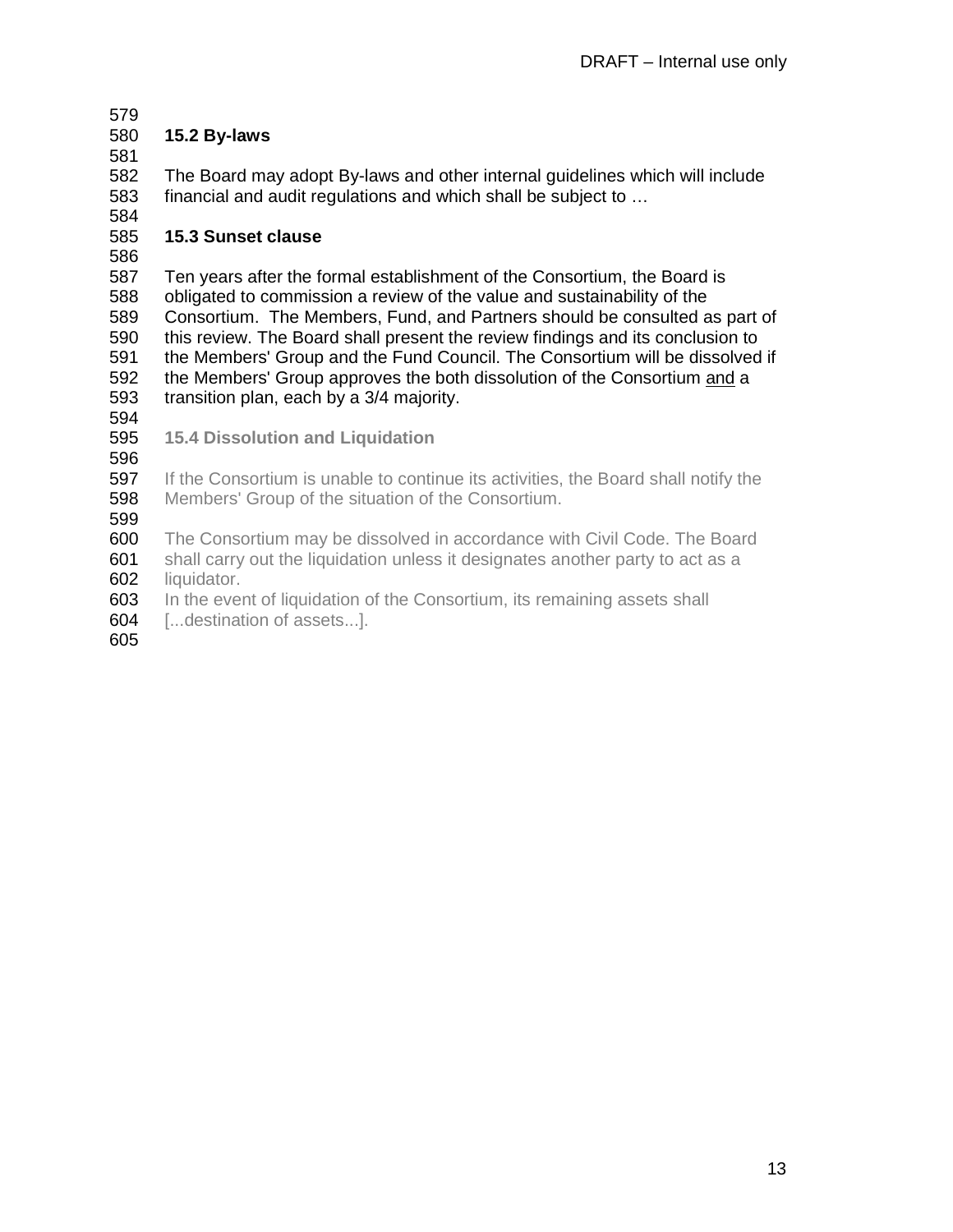| 606        | <b>Glossary</b>                                                                                                                                                     |
|------------|---------------------------------------------------------------------------------------------------------------------------------------------------------------------|
| 607        |                                                                                                                                                                     |
| 608        | Alliance of CGIAR-supported Centers: Current coalition of the 15 Centers                                                                                            |
| 609        | supported by the CGIAR                                                                                                                                              |
| 610<br>611 | <i>Board:</i> Board of the Consortium (unless otherwise specified)                                                                                                  |
| 612        |                                                                                                                                                                     |
| 613<br>614 | CGIAR-supported Centers or Centers: The independently-chartered international<br>research institutions (currently 15) which are the locus of research expertise and |
| 615<br>616 | research management within the CGIAR system. Also referred to as "Members" of the<br>Consortium                                                                     |
| 617        |                                                                                                                                                                     |
| 618<br>619 | CGIAR system or CGIAR or system: The global network of donors and international<br>agricultural research Centers, including all governing and advisory bodies       |
| 620        |                                                                                                                                                                     |
| 621<br>622 | CGIAR Fund or Fund: A multi-donor fund that serves as a strategic financing facility<br>for the Consortium programmatic and structural financing needs              |
| 623        |                                                                                                                                                                     |
| 624<br>625 | Chair: Chair of the Consortium Board (unless otherwise specified)                                                                                                   |
| 626<br>627 | Consortium CEO or CEO: Chief Executive Officer of the Consortium                                                                                                    |
| 628        | Consortium: Legal entity established by the CGIAR-supported Centers to                                                                                              |
| 629        | provide leadership to the CGIAR system and coordinate the activities among                                                                                          |
| 630        | <b>Member Centers</b>                                                                                                                                               |
| 631        |                                                                                                                                                                     |
| 632        | Consortium Members or Member Centers or Members: Research institutions                                                                                              |
| 633        | that form the Consortium                                                                                                                                            |
| 634        |                                                                                                                                                                     |
| 635        | Consortium Office: The broader office of the Consortium CEO and support unit                                                                                        |
| 636        | of the Consortium                                                                                                                                                   |
| 637        |                                                                                                                                                                     |
| 638        | Fund Council: The decision-making body for the CGIAR Fund acting on behalf of the                                                                                   |
| 639        | Fund donors                                                                                                                                                         |
| 640        |                                                                                                                                                                     |
| 641        | Mega Programs: Integrated research activities to meet development impact                                                                                            |
| 642        | needs as defined in the strategy and Strategic Results Framework                                                                                                    |
| 643        |                                                                                                                                                                     |
| 644        | Members' Group: The convening of the Members to determine and express                                                                                               |
| 645        | their collective interests                                                                                                                                          |
| 646        |                                                                                                                                                                     |
| 647        | Nominations Committee: Consortium Board Committee charged and                                                                                                       |
| 648        | empowered by the Consortium Board to advise it on the nomination of Board                                                                                           |
| 649        | member candidates                                                                                                                                                   |
| 650        |                                                                                                                                                                     |
| 651        | <i>Partners:</i> Parties outside of the Consortium and the Fund with which the                                                                                      |
| 652<br>653 | Consortium will cooperate to further its purposes                                                                                                                   |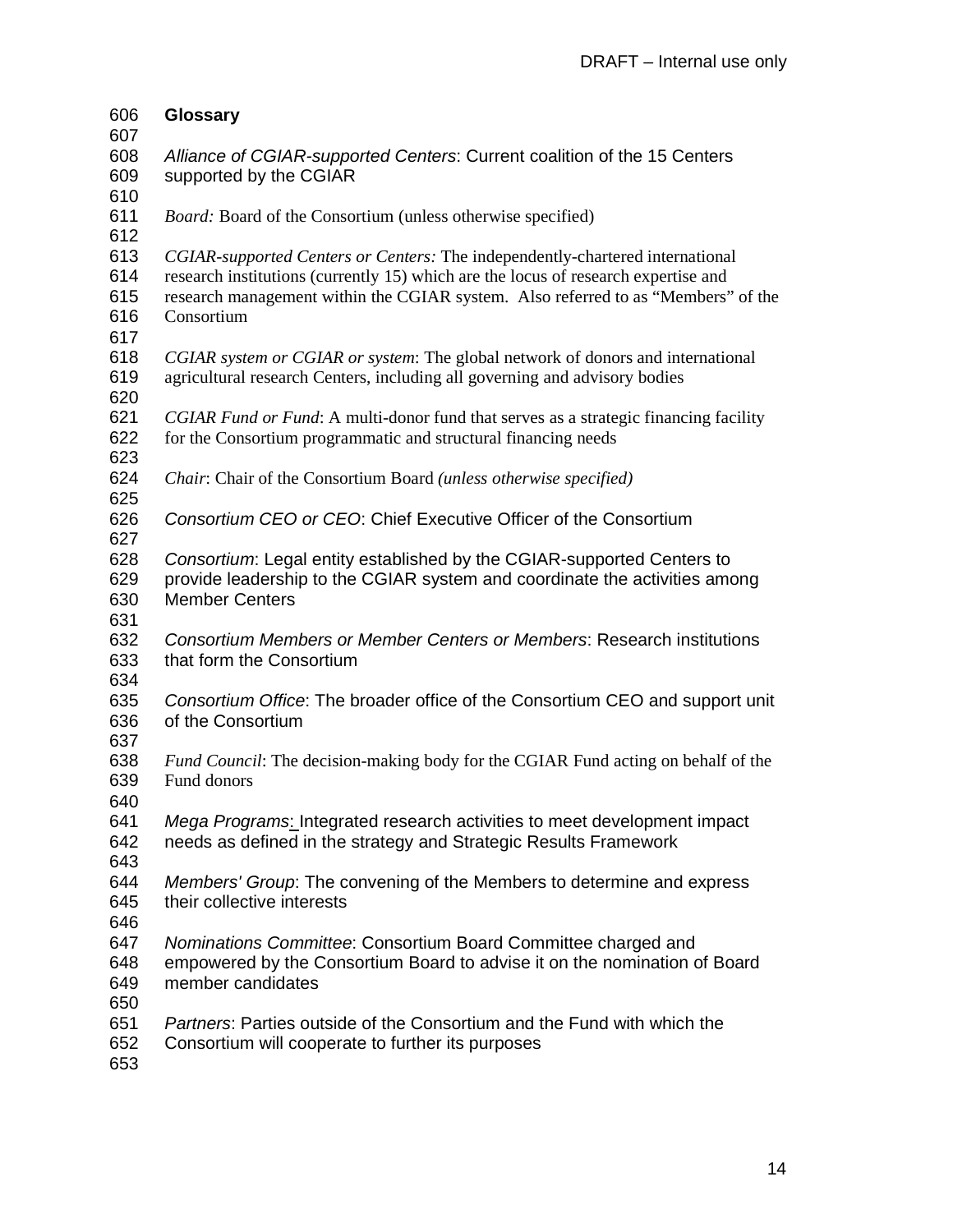- 654 Performance contracts: Binding agreements between the Consortium and<br>655 Members and Partners on Mega Programs that define mutual obligations,
- 655 Members and Partners on Mega Programs that define mutual obligations,<br>656 expectations and terms
- expectations and terms
- 657
- 658 Strategic Results Framework: A framework to translate the Consortium's 659 strategy into measurable developmental impact targets
- strategy into measurable developmental impact targets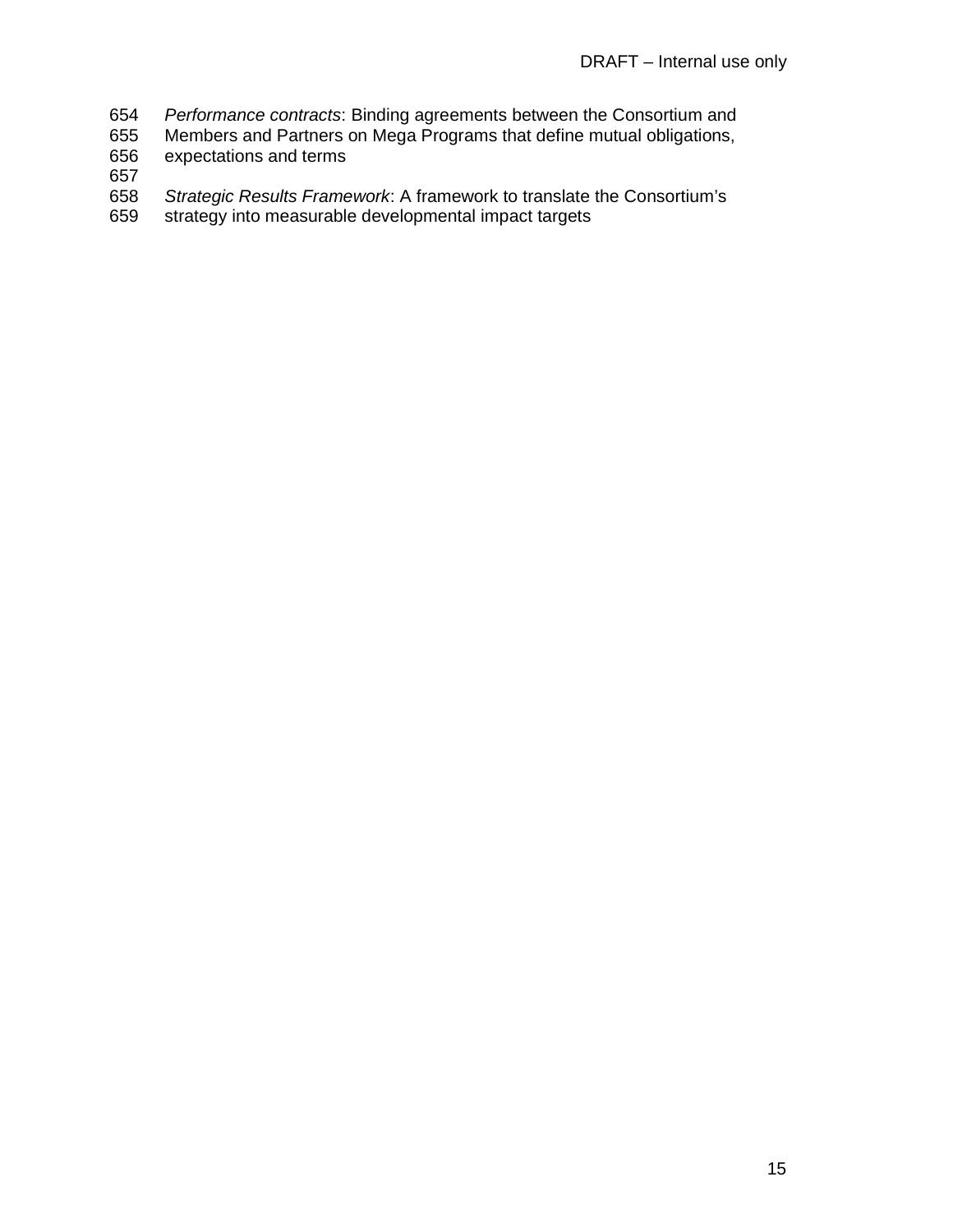#### **Organization: Consortium of CGIAR (Consultative Group on International Agricultural Research) –supported Centers Position: Inaugural CEO**

#### **Organization description**

#### **CGIAR**

The CGIAR, established in 1971, is a strategic partnership, whose 64 donors support 15 international Centers, working in collaboration with many hundreds of government and civil society organizations as well as private businesses around the world. CGIAR donors include 21 developing and 26 industrialized countries, four co-sponsors as well as 13 other international organizations. Today, more than 8,000 CGIAR scientists and staff are active in over 100 countries throughout the world.

The Centers supported by the CGIAR generate science and technologies to reduce poverty and hunger, improve human health and nutrition, and enhance ecosystem resilience through-high quality international agricultural research, partnership and leadership. This results in the following strategic objectives:

- Food for People: Create and accelerate sustainable increases in the productivity and production of healthy food by and for the poor
- Environment for People: Conserve, enhance and sustainably use natural resources and biodiversity to improve the livelihoods of the poor in response to climate change and other environmental challenges
- Policies for People: Promote policy and institutional change that will stimulate agricultural growth and equity to benefit the poor, especially rural women and other disadvantaged groups

#### **Consortium**

To respond more effectively to changing development needs, in 2008-2009 the CGIAR donors, CGIAR-supported Centers and stakeholders have initiated the founding of the Consortium of CGIAR-supported Centers. Its purpose is to enable the Member Centers to enhance their individual and collective contribution to the achievement of international development goals. As such, the Consortium will provide its Members with leadership and strategic direction in areas of common interest, including "Mega Programs," the largescale research programs executed by the Members and selected partners. In addition, the Consortium will provide its Members with shared functions, research platforms and policies to improve overall CGIAR effectiveness and efficiency. As a newly founded organization, the Consortium will be further developed by its inaugural Board and CEO.

#### **Job description and responsibilities**

The CEO will be both a principal representative of the Consortium and the leader of the Consortium office. Under the general direction of the Consortium Board and in cooperation with the Members, the CEO will lead the development of the CGIAR's impact targets, strategic positioning, and, at a high level, its programmatic portfolio of Mega Programs. The CEO also will work closely with the CGIAR Fund to secure and agree on the funding of the Mega Programs. The CEO will be responsible for the success of the portfolio in producing the desired impact. At the same time, the CEO will manage a highquality shared services organization which will provide superior customer service to Members and increase system efficiency and effectiveness, in order to preserve resources for research. Finally, the CEO will represent the CGIAR in international fora and will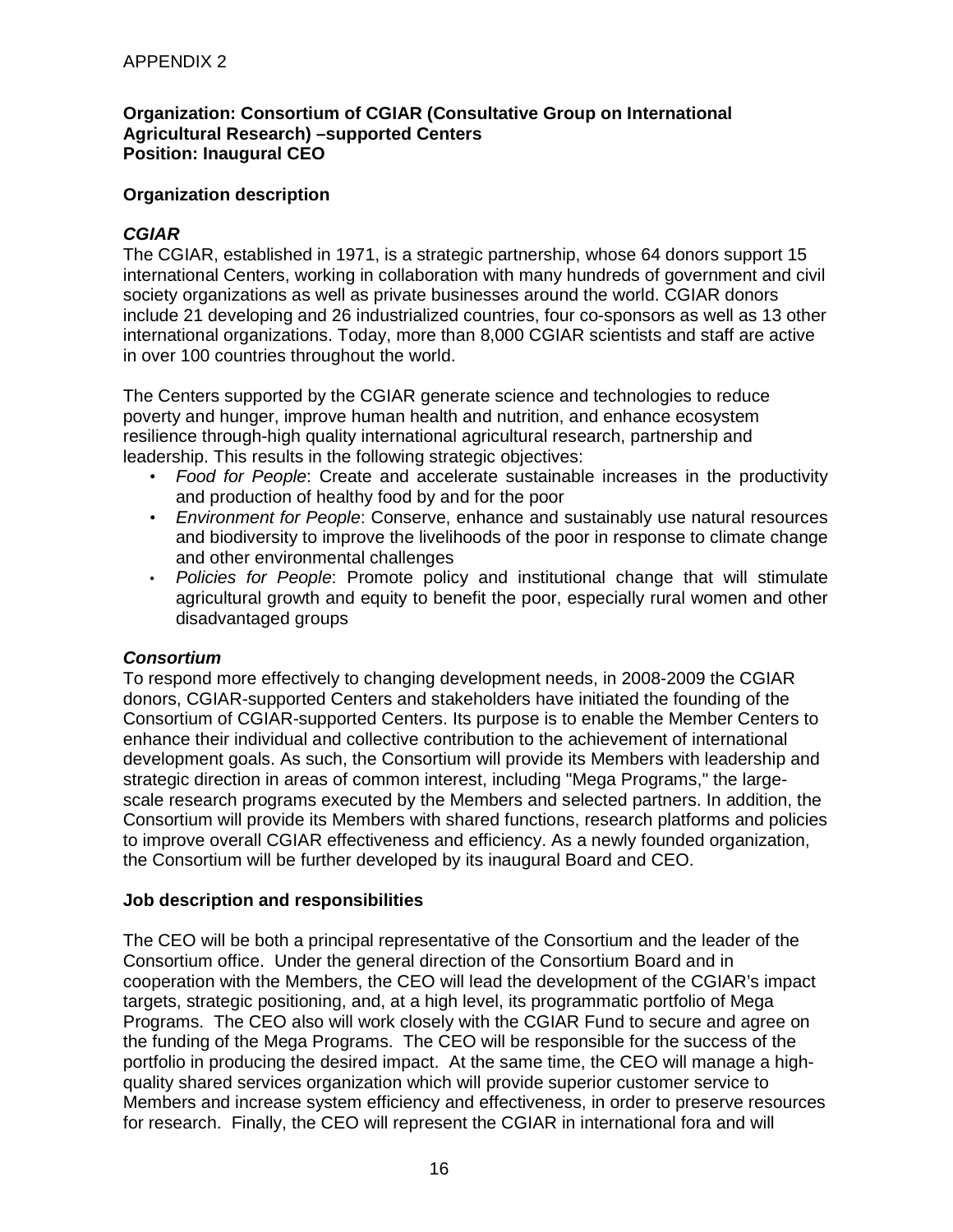represent the Consortium as it seeks to build relationships with Members, donors, and partners.

The CEO's primary responsibility is to lead the Consortium as it seeks to achieve its purpose through:

- Fostering a more conducive international policy environment for agricultural research for development and increasing CGIAR relevance and effectiveness within the international development institutional architecture
- Enhancing Member research impact through strategic and programmatic convergence, concerted action and fostering innovation
- Significantly expanding the financial resources available to the Members to conduct their work
- Improving the cost efficiency of each Member and of the CGIAR system as a whole through the provision of advice, world class shared services and other means
- Identifying and promoting to the Members opportunities to achieve gains in relevance, efficiency and effectiveness

As the Consortium organization is still being developed, the CEO will have an integral role in further designing the Consortium's role to achieve its purposes.

The CEO reports directly to the Consortium Board, which has ultimate responsibility over the Consortium of CGIAR-supported Centers.

The CEO will have the following responsibilities:

Internal

- Contribute to the development of and implement the overall CGIAR strategy and portfolio of Mega Programs, in close cooperation with Members and partners
- Lead the realization, further development of the Strategy and Results Framework, a framework of agreed impact targets and resulting performance measures to monitor Mega Program performance and account for donor and other stakeholder investments
- Manage the development of Mega Program proposals, budgets and performance contracts with involved Members and partners
- Manage directly or through staff the Consortium Office functions, such as overarching HR and finance functions and development of best practices to advise Members on common areas regarding governance, HR, financial management and risk management
- Manage directly or through staff the shared service organization:
	- Identify and set up such shared functions and research platforms as needed to optimize Consortium effectiveness and efficiency
	- Engage Members to identify most value adding services and ensure their continuing involvement
	- Recruit, manage and review managers of the shared service organization
- Develop an annual Consortium office budget for Consortium Board approval, ensure adherence to this budget and prudent spending as is deemed appropriate for a development organization
- Establish an effective system for liaising with Members to ensure coordination and alignment
- Support and advise the Consortium Board and liaise regularly with its Chair and members